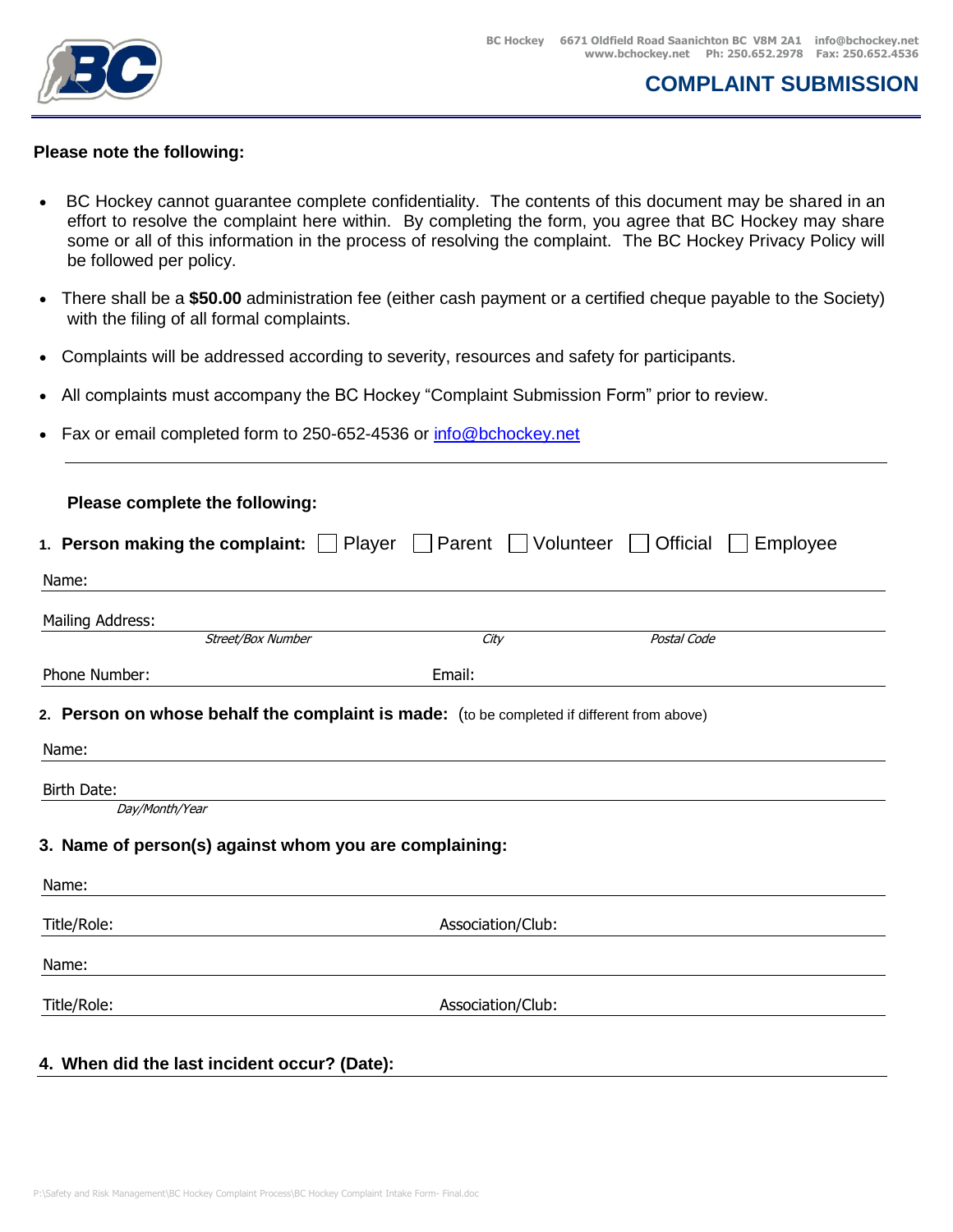

|                                   | 5. Please check the ground(s) that best describes your complaint: |               |  |                     |         |          |  |  |  |  |  |  |
|-----------------------------------|-------------------------------------------------------------------|---------------|--|---------------------|---------|----------|--|--|--|--|--|--|
|                                   | Harassment (refer to Appendix A)<br>$A. \Box$                     |               |  |                     |         |          |  |  |  |  |  |  |
|                                   | Type of behaviour:                                                |               |  |                     |         |          |  |  |  |  |  |  |
|                                   | Conduct                                                           |               |  | Gestures            |         | Comments |  |  |  |  |  |  |
|                                   |                                                                   |               |  |                     |         |          |  |  |  |  |  |  |
|                                   | Based on:                                                         |               |  |                     |         |          |  |  |  |  |  |  |
|                                   | Race                                                              | Ethnicity     |  | <b>Disability</b>   |         | Colour   |  |  |  |  |  |  |
|                                   | Religion                                                          | Age           |  | Sexual orientation  |         | Sex      |  |  |  |  |  |  |
|                                   | Marital status                                                    | Family status |  | Pardoned conviction |         |          |  |  |  |  |  |  |
|                                   |                                                                   |               |  |                     |         |          |  |  |  |  |  |  |
| Abuse (refer to Appendix A)<br>B. |                                                                   |               |  |                     |         |          |  |  |  |  |  |  |
|                                   | Type of behaviour:                                                |               |  |                     |         |          |  |  |  |  |  |  |
|                                   |                                                                   |               |  |                     |         |          |  |  |  |  |  |  |
|                                   | Physical                                                          | Emotional     |  | Sexual              | Neglect |          |  |  |  |  |  |  |
|                                   |                                                                   |               |  |                     |         |          |  |  |  |  |  |  |

### **Please note:**

BC Hockey will not investigate reports of abuse that do not meet the definitions provided. This information will be provided to the appropriate authorities for follow up.

C.  $\Box$  Bullying (refer to Appendix A)

Type of behaviour:

□ Physical DVerbal BRelational BReactive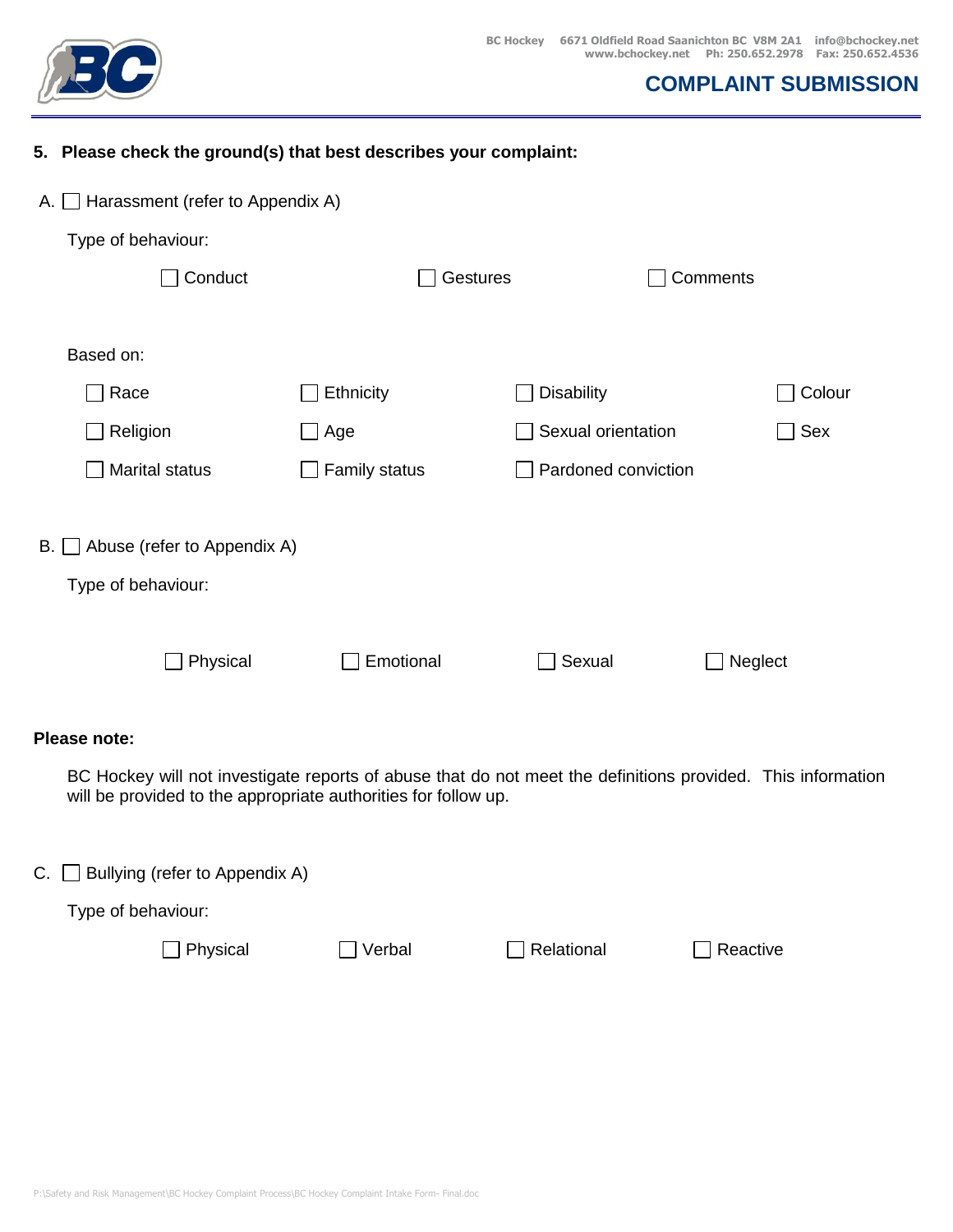

**Particulars:** Provide a summary of the incidents you are complaining about. Your summary must answer the following questions. Section 6 is to be no longer than 2 pages. You may attach any additional documents as necessary.

- 1. Date incident(s) happened?
- 2. Where did the incident(s) happen?
- 3. Who was involved (Name and title / role)?
- 4. What happened?
- 5. How were you treated differently from others (if at all)?
- 6. How do the incident(s) relate to the ground(s) you selected?
- 7. Remedy / Resolutions you are seeking?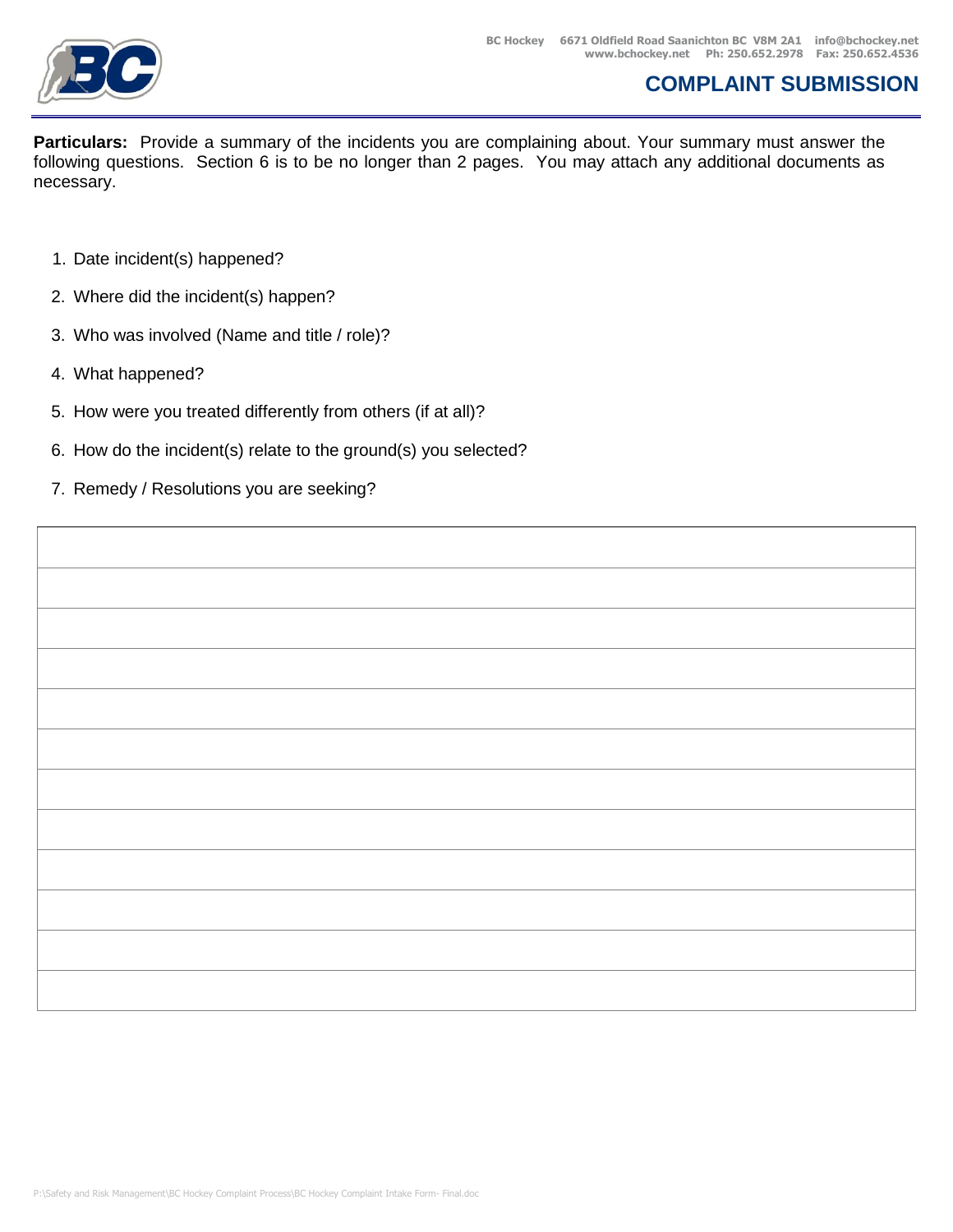

### **APPENDIX A**

The following are definitions that will be used to determine the grounds on which the complaint is made and the process to address it.

BC Hockey acknowledges and supports Hockey Canada's definitions of bullying and harassment and abuse.

### **Bullying**

Bullying describes behaviors that are similar to harassment, but occur between children under the age of twelve or behaviors between youth or between adults that are not addressed under human rights laws. Bullying is intentionally hurting someone in order to insult, humiliate, degrade or exclude him or her. Bullying can be broken down into four categories: physical, verbal, relational (ie, trying to cut off victims from social connection by convincing peers to exclude or reject a certain person), and reactive (ie, engaging in bullying as well as provoking bullies to attack by taunting them).

#### **Harassment**

Harassment is offensive behavior – emotional, physical, and or sexual – that involves discrimination against a person because of their race, national or ethnic origin, age, colour, religion, family status, sexual orientation, sex or gender, disability, marital status, or pardoned conviction. Harassment occurs when someone attempts to negatively control, influence or embarrass another person based on a prohibited ground of discrimination.

#### **Abuse**

Child abuse is any form of physical, emotional and / or sexual mistreatment or lack of care which causes physical injury or emotional damage to a child. A common characteristic of all forms of abuse against children and youth is an abuse of power or authority and / or breach of trust.

Abuse is an issue of child protection. Protection refers to provincial, territorial or Aboriginal band-appointed child protective services. A child may be need of protection from harm if abuse or neglect is suspected. Information about one's legal duty to report and circumstances under which reporting must occur according to child protection legislation is available at [www.hockeycanada.ca.](http://www.hockeycanada.ca/)

#### **Emotional Abuse**

Emotional abuse is a chronic attack on a child or youth's self-esteem; it is psychologically destructive behavior by a person in a position of power, authority or trust. It can take the form of name-calling, threatening, ridiculing, berating, intimidating, isolating, hazing or ignoring the child or youth's needs.

#### **Physical Abuse**

Physical abuse is when a person in a position of power or trust purposefully injures or threatens to injure a child or youth. This may take the form of slapping, hitting, shaking, kicking, pulling hair or ears, throwing, shoving, grabbing, hazing or excessive exercise as a form of punishment.